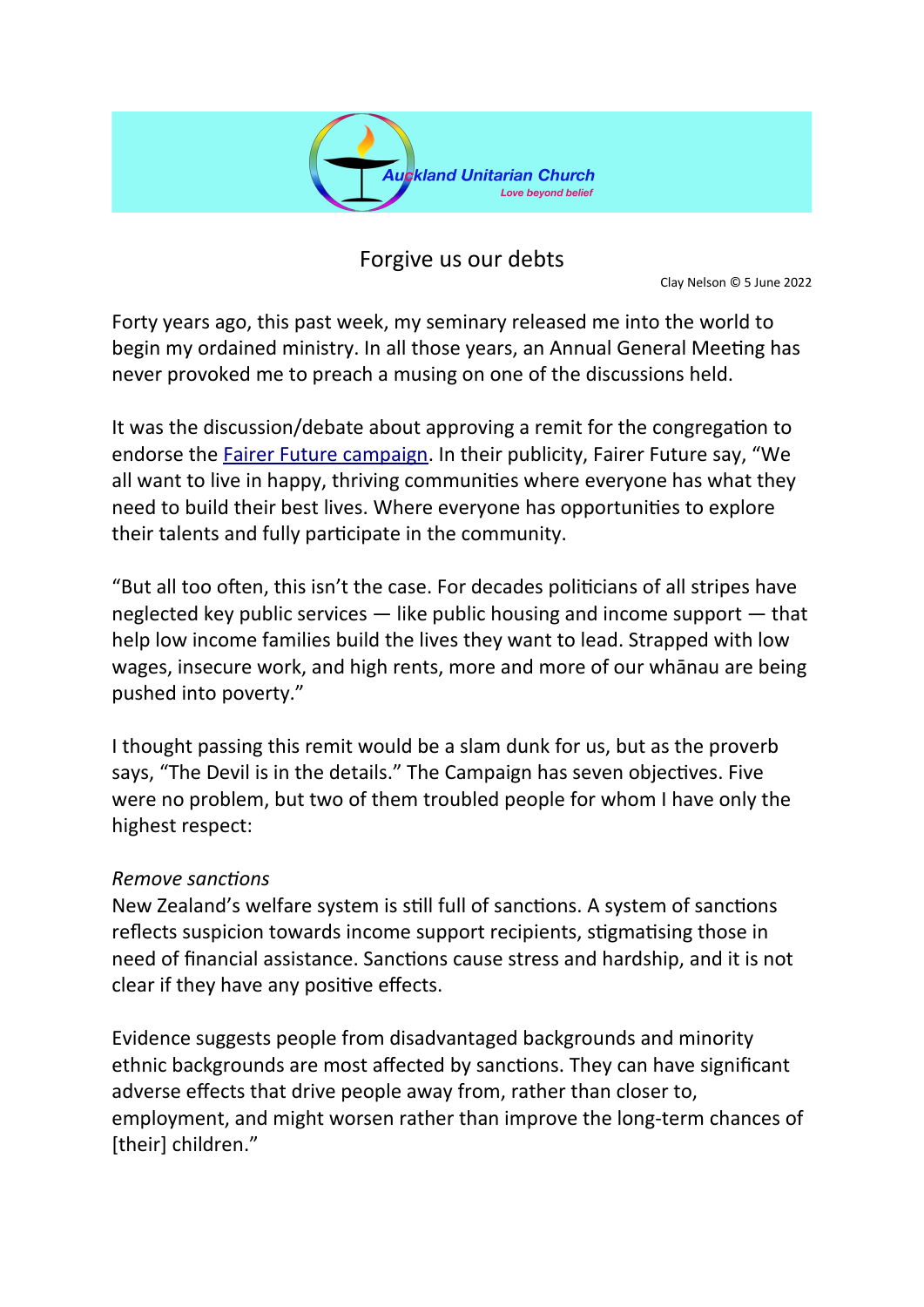*Wipe debt owed to the Ministry of Social Development (MSD)* Debt to MSD owed by benefit recipients has almost doubled in five years; 2021 was the first year it reached more than one billion dollars. People commonly get into debt to cover the essentials of life. Because income support is inadequate, some of the poorest people in the country owe thousands to MSD that they will never be able to pay back.

The *New Zealand Herald* reported that New Zealanders owed \$1.9bn to the Government for programmes initially designed to support those same people.

While the remit did pass overwhelmingly without a "no" vote, there were halfa-dozen abstentions because endorsing the campaign meant accepting all seven objectives.

All week I have been musing about why some could not endorse this remit in good conscience. What kept going through my head was a line from the Lord's Prayer in the King James Version, "Forgive us our debts," the title of this musing.

I'm not an economist, but I hope my theological perspective will provide me with a better understanding of the underlying issues. This does not preclude my consulting one. [Michael Hudson](https://michael-hudson.com/), a professor of economics and author of *[…](https://michael-hudson.com/2018/08/and-forgive-them-their-debts/) [and forgive them their debts: Lending, Foreclosure, and Redemption from](https://michael-hudson.com/2018/08/and-forgive-them-their-debts/)  [Bronze Age Finance to the Jubilee Year](https://michael-hudson.com/2018/08/and-forgive-them-their-debts/)*, intrigued me with this observation in an interview in *Jacobin* magazine:

In Rome, the wrong kings were overthrown in about 509 BC by an oligarchy who essentially wanted to reduce the rest of the Roman population to serfdom. The whole Republic was a long set of one revolt after another after another, wanting a debt cancellation and redistribution of land. All of this was called a democracy. Democracy to the oligarchy means all the creditors are equal, and therefore liberty is the liberty to enslave the rest of the population.

Democracy throughout antiquity meant serfdom for most of the population. Aristotle was clear on this. He said, "Many cities have constitutions that appear to be democracies, but they're really oligarchies." And in fact, every democracy, Aristotle wrote, tends to turn into an oligarchy, as wealthy people get rich, and then the oligarchy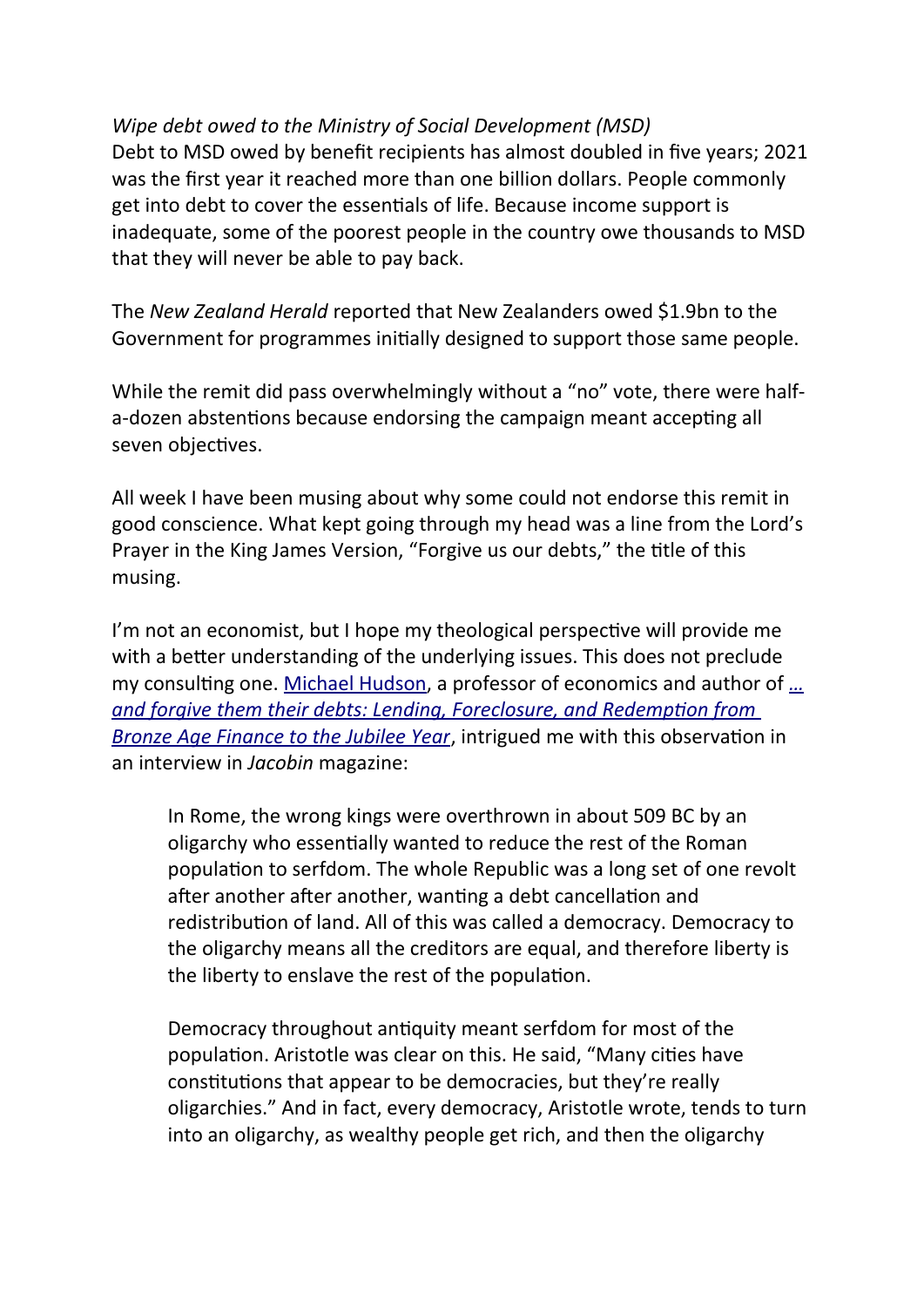makes itself into a hereditary aristocracy and lords it over the rest of society.

## [WHEN DEBTS BECOME UNPAYABLE, THEY SHOULD BE FORGIVEN, AN](https://auth.jacobinmag.com/2021/12/michael-hudson-interview-debt-forgiveness-cancellation-ancient-rome-christianity)  [INTERVIEW WITH MICHAEL HUDSON, JACOBIN MAGAZINE, 23.12.2021](https://auth.jacobinmag.com/2021/12/michael-hudson-interview-debt-forgiveness-cancellation-ancient-rome-christianity)

The highly regarded and honoured professor of theology, [Marcia Pally](https://marciapally.com/about/), offers several helpful insights into the issues raised by Hudson:-

"Forgive us our trespasses, as we forgive those who trespass against us." What is it that we're forgiving? As our various English translations have it, do we mean sins, trespasses, or debts? Debt covers both financial and non-financial owing, as in "mortgage debt" and "debt of gratitude." Trespass points to property violations. Sin connotes violation of sacred commandments.

What difference does it make to today's notion of forgiveness?

The biblical basis for this petition of the Lord's Prayer (Luke 11:4 and Matthew 6:12 and 6:14) was written in part with reference to the biblical seventh-year laws (shmitah). They require that after every six-year period, financial debts be relieved, and the land lie fallow (Deuteronomy 15:1-3). But complete debt relief had the unintended effect of drying up loans to the poor, so a workaround was developed to ensure that such loans continued.

To complete debt forgiveness, the rabbis of Jesus's era set strict, poorfriendly conditions on lending and interest rates, and the shmitah laws of debt relief remained a crucial moral principle having both monetary and non-monetary connotations.

By contrast, Matthew 6:14 uses the Greek word for "trespass" or "sin." This author of Matthew used this word to ensure that other sorts of debt were added to the financial meaning.

Two sorts of forgiving ― monetary and non-monetary ― follow the early Church fathers. Tertullian, for instance, explained his understanding of forgiveness through the parable of the wicked servant, who refuses to forgive a financial debt even when his own is forgiven (Matthew 18:21- 25).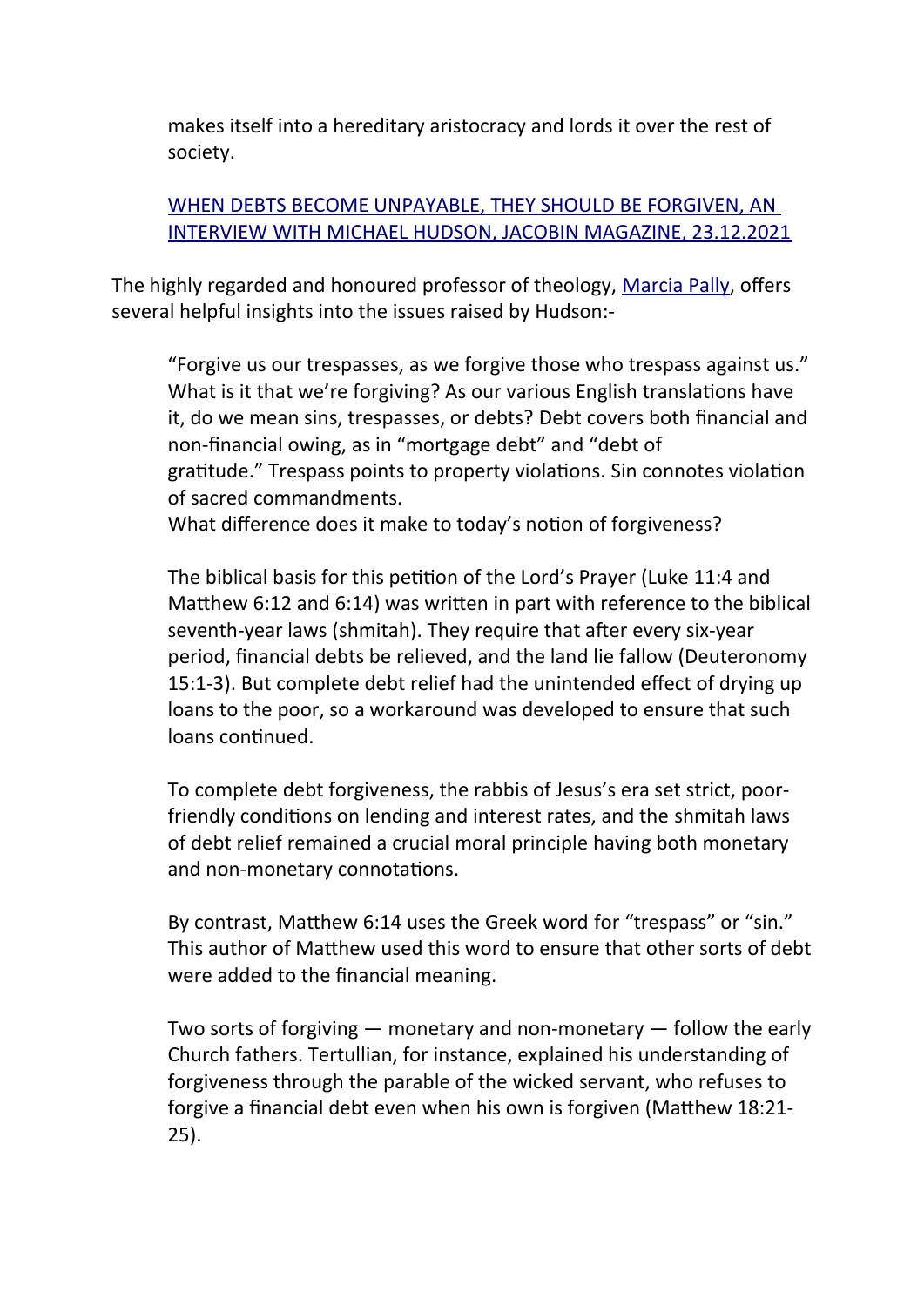Church historian Christoph Markschies sums up, saying that through antiquity, the debts we are to forgive were understood as both monetary and non-monetary:

Origen, another Church father, uses both dimensions of the Greek term by citing Luke's version and Romans 13:7-8. (Give to everyone what you owe them: If you owe taxes, pay taxes; if revenue, then revenue; if respect, then respect; if honour, then honour.) And, as often, he is convinced that these two meanings (monetary and non-monetary debt) are not present by chance.

Both financial and non-financial owing continued through the Mediaeval period, preserving both sorts of forgiving into early modernity. Luther is an example, rendering Luke 11:4 as "Forgive us our sins as we forgive all who are indebted to us."

All early English translations of the Bible except two (the Matthew and Tyndale Bibles) preserved the double meaning of debt. The exception to this tradition is the English Lord's Prayer, which has only trespasses. The connotation of forgiving financial debt recedes. Events in early modern England, primarily the enclosure and privatisation of formerly open farmland, may have influenced this translation. This perk left the aristocracy richer and commoners with nowhere to grow food. Prosecutions against commoners for trespassing on newly enclosed land often to poach game to eat was a frequent activity by the wealthy and a tragedy for the lower classes, many of whom were sent to prison or the gallows. In short, the aristocracy's sin du jour was refusal to forgive real trespassing.

The early Reformed churches, associated with the trading and poorer classes, did not switch to trespasses but retained the financial overtones of debt. Economically, those in the trades needed something like shmitah: a structured bankruptcy and debt forgiveness. After an unprofitable venture, they could return to the economy rather than land in a debtor's prison.

Calvin, a French immigrant to Geneva and deeply concerned about the poverty of his compatriots there, lambasted the rich for their strict, impoverishing debt collection. He refused Communion to those charged with usury.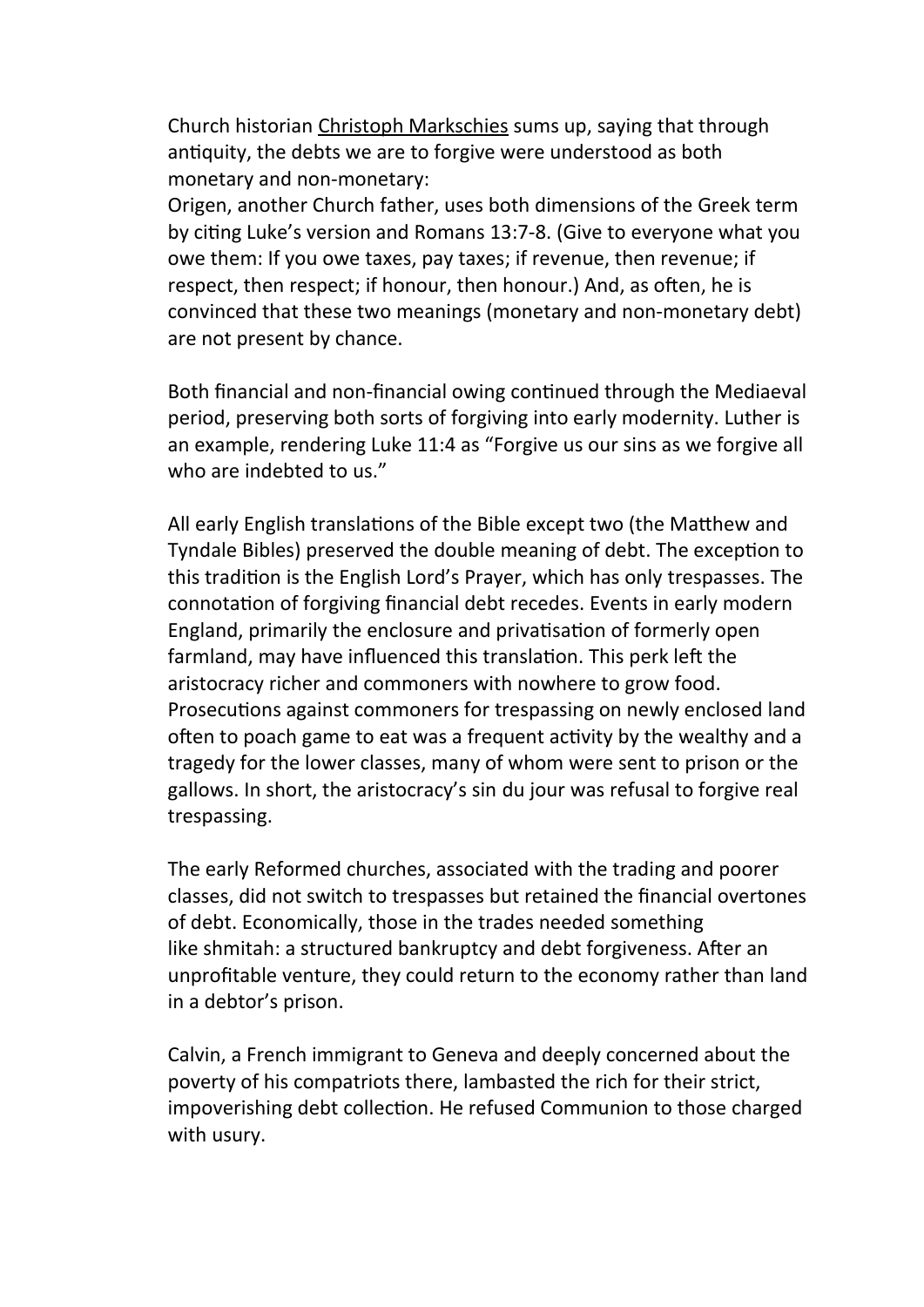Dale Irvin, president of New York Theological Seminary, notes: *Payment of debts is very much on the minds of the early Reformed thinkers in Geneva, which greatly influenced [John] Knox. By the time the Lord's Prayer was being printed in Scottish Presbyterian prayer books, it was always 'debts.'*

*And it remained debts among the Presbyterians and Congregationalists who came to America. They had been key actors in the effort to break the nobility's stranglehold on the economy and give commoners a leg up. They, too, needed financial debt forgiveness and saw it as something merciful that people do.*

In the 1630 *Modell of Christian Charity*, John Winthrop preaches monetary debt forgiveness:

If his [the borrower's] means of repaying thee be only probable or possible, then is he an object of thy mercy, thou must lend him, though there be danger of losing it, Deut. 15. 7. Winthrop then links forgiveness, financial reprieve, and the shmitah:

Whether thou didst lend by way of commerce or in mercy, if he hath nothing to pay thee, must forgive ... Deut. 15. 2. Every seventh year the Creditor was to quit that which he lent to his brother if he were poor as he appears.

Those movements that had more robust support from merchant classes used the word "debts." The church that was under bishops, who were mostly aligned with the royalists and associated historically with the landed aristocracy, went for "trespasses." Important if subtle socioeconomic forces are at work here.

## [FORGIVE US OUR TRESPASSES? WHAT DOES THAT MEAN? BY MARCIA](https://marciapally.com/2020/07/forgive-us-our-trespasses-what-does-that-mean/) [PALLY](https://marciapally.com/2020/07/forgive-us-our-trespasses-what-does-that-mean/)

Which word we use is not really an issue for Unitarians as the Lord's Prayer is not a common element in our worship. Still, at interfaith services or Christian liturgies I might attend in the future, I will never again use trespasses or sins.

I do this for my sake.